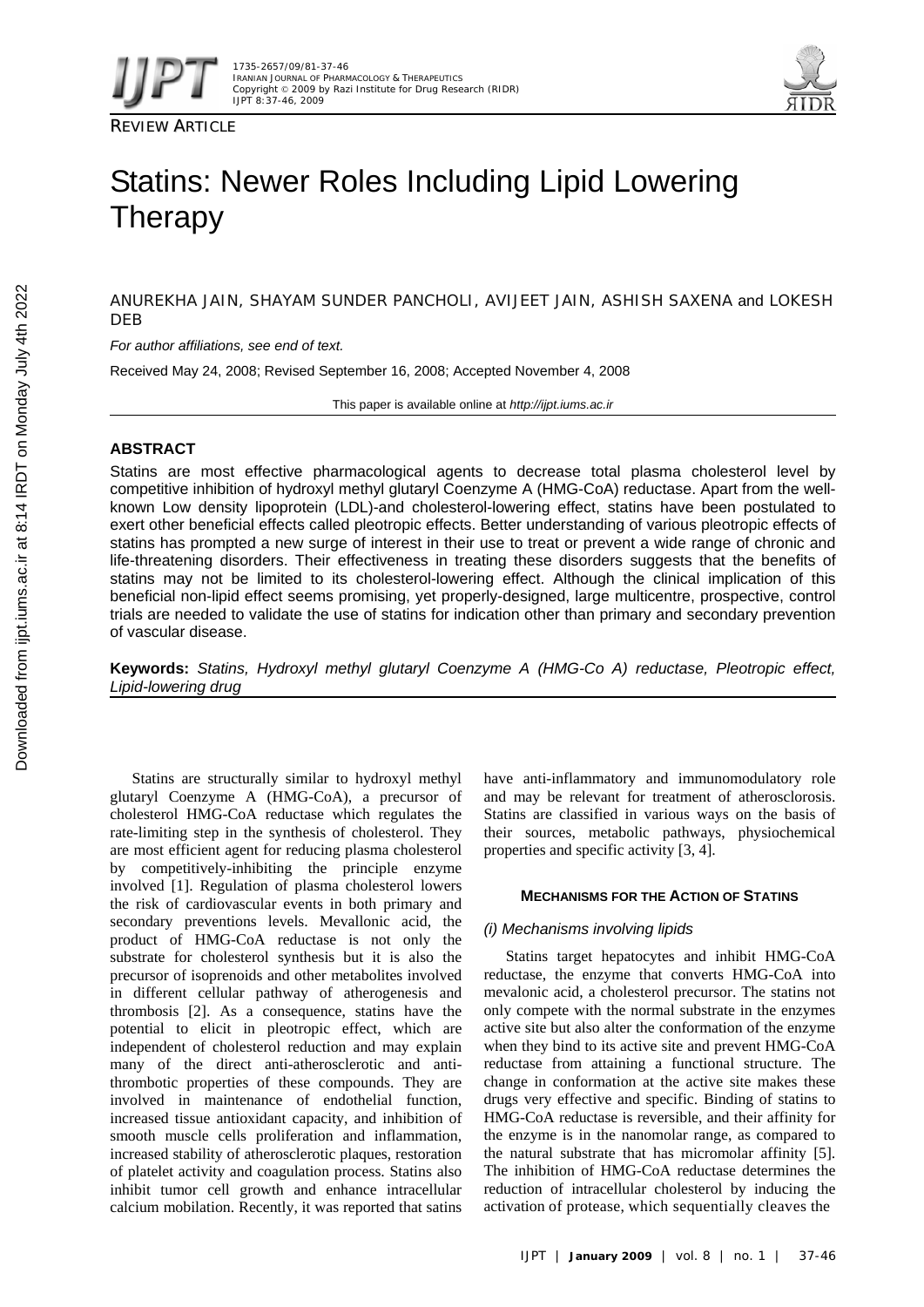

**Fig 1.** Generalized scheme depicting isoprenoid metabolism to a geranylgeranyl-conjugated Rho GTP-binding in cellular signal transduction. Both mevalonic acid and geranylgeranyl-PP are reported to compensate for statin effects on cells, whereas cholesterol is noncompensatory (see text).

sterol regulatory element binding proteins (SREBPs) from the endoplasmic reticulum. SREBPs are translocated at the level of the nucleus, where they increase the gene expression for LDL receptor. The reduction of cholesterol in hepatocytes leads to the increase of hepatic LDL receptor that determines the reduction of circulating LDL and of its precursors (intermediate density - IDL and very low density-VLDL lipoproteins) [6]. Statins inhibit hepatic synthesis of apolipoprotein B-100, determining a reduction of the synthesis and secretion of triglyceride-rich lipoproteins  $[7]$ .

# *(ii) Mechanisms involving intracellular signaling pathways (non-lipid pleotropic effect)*

As shown in Fig 1, a variety of proteins have covalently attached isoprenoid groups, mainly the C15 farnesyl and C20 geranylgeranyl residues. Many prenylated proteins are associated with intracellular membranes and mutating their Cys prenylation sites blocks their membrane localization. The hydrophobic prenyl group can act to anchor its attached protein to a membrane. Prenylated proteins may interact with specific membrane - bound receptor proteins and hence prenylation also mediates protein – protein interactions [ 8].

The complex process of cell signaling is very important for intercellular communication. Extracellular signaling molecules, which are water-soluble and have high molecular weight, need to bind to specific receptors on the cell surface, which transduce the extracellular signals into the cell by intracellular signaling pathways (cascades). Many intracellular signaling molecules are prenylated proteins. The specific receptors on the cell surface are associated with trimeric G protein, or have Ser/Thr/Tyr kinases<br>activities. The trimeric G protein has a activities. The trimeric G protein has a geranylgeranylated subunit (gamma), allowing this signaling protein to be inserted in the cell membrane near specific membrane receptors and to receive extracellular signals, which are then transferred to the secondary signaling molecules in the cell. Another important class of prenylated signaling molecules is the components of Ras family, which are farnesylated and intermediate the Ser/Thr/Tyr kinases activities of membrane receptors from the cell surface.

The mevalonate pathway yields a series of isoprenoids, which are vital for diverse cellular functions. These isoprenoids include: isopentenyl adenosine, present in some types of transfer RNA, dolichols required for glycoprotein synthesis, and polyisoprenoid side chains of ubiquinone and hemeA, involved in electron transport [9].

#### **ROLES OF STATINS**

#### *(i) Pleotropic effect and cardiovascular effects*

Due to the non lipid-pleotropic effects, statins have wide range of applicability in different therapies which are as follows (Table 1) [10];

# *1. Statins as anti-inflammatory drugs and immunomodulatory drugs*

Statins may interfere directly with several key mechanisms of the inflammatory response in all the steps of atherogenesis involving different cellular elements like: endothelial cells (ECs), smooth muscle cells (SMCs), macrophages, and lymphocytes [ 11].

## *a. Statins modulate the fuction of monocytes i.e.chemotaxis*

The early step in atherogenesis involves monocyte adhesion to the endothelium that owing to various stimuli (turbulence, dyslipidemia, toxins, and so forth) acquires activated phenotype. The interaction of the monocytic surface receptor with activated endothelium provides adhesion and migration of monocytes across it. Monocytes that infiltrate this lesion generate chemotactic stimuli and attract other leukocytes to the same site, provocate inflammatory reaction through all phases of atheroma development. The spectrum of immunomodulatory properties of these drugs related to monocyte function includes effect on expression of surface proteins and adhesiveness, adhesive interaction between monocytes and vascular wall, and proliferation and differentiation.

The mechanism that is responsible for the increased adhesion of monocytes in patients with hypercholesterolemia has been attributed to abnormal monocyte function with respect to eicosanoid metabolism and superoxide anion production [12]. Certain statins, *i e.* lovastatin [ 13], pravastatin [ 14],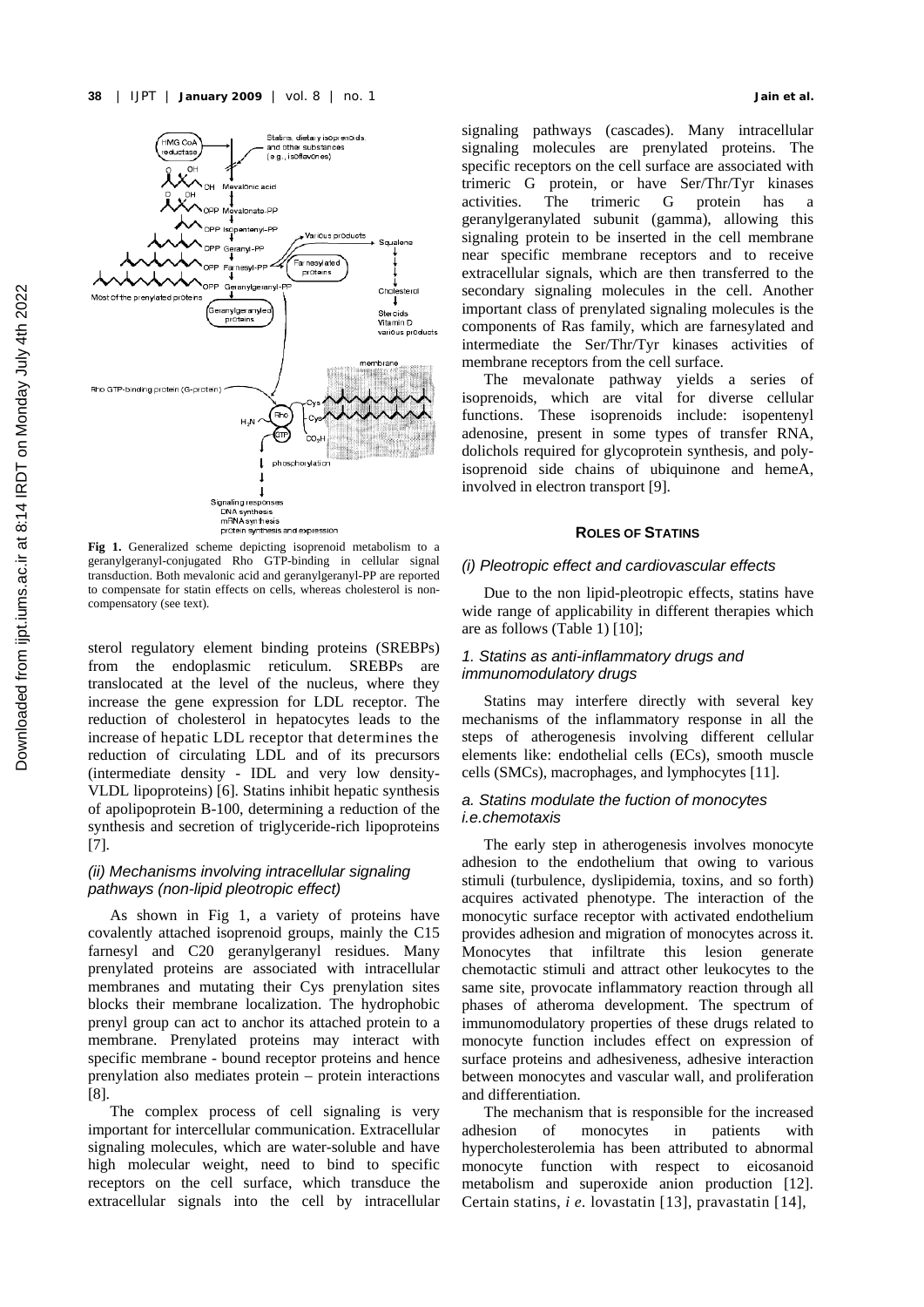simvastatin [15] have an inhibitory effect on superoxide anion formation and subsequent LDL oxidation in activated monocytes [ 16]. The influence of statins on the differentiation of monocytes was shown by Weber *et al* in 1995 [17]. They reported that lovastatin increased surface protein expression of CD14 and CD11b in human monocytic Mono Mac 6 cells, enhanced adhesiveness to human umbilical vein endothelial cells and retarded the growth and proliferation.

## *b. Statin preserve the endothelial function*

Endothelial dysfunction represents an early event in the initiation of atherosclerotic lesion, induced by hypercholesterolemia. Nitric oxide (NO) regulates the anti-atherosclerotic function of the endothelium [18]. Hypercholesterolemia reduces the capacity of endothelial cells to produce NO, probably due to the reduced availability of L-arginine, the physiologic substrate of NO synthase, and determines an increased degradation of NO. Cholesterol reduction by statins leads to a significant increase of the endothelial function. The effect of statins on the endothelial function can be partially independent of the reduction of the lipid level. Simvastatin, as well as lovastatin, induce the transcriptional activation of eNOS gene in human endothelial cells *in vitro* [19]. Activation of eNOS by statins takes place post-translationally and is prevented by isoprenoid derivatives, mevalonate and geranylgeraniol. The endothelial function was increased in primates treated with pravastatin, without the reduction of LDL cholesterol.

## *c. Impact of statins on vascular smooth muscle cells (SMCs) and plaque stability.*

The accumulation of SMCs in the intima is an early feature of atherosclerosis that results from a combination of migration from the media, proliferation and eventual death, including apoptosis. The data regarding the influence of statins on these processes, and collagen production by SMCs are much more controversial. First and foremost, it has been proved that HMG-CoA reductase inhibitors may alter SMCs proliferation and migration [20-22], although their effects were distinct and associated with hydrophiliclipophilic properties. There is evidence of decreased *in vitro* SMCs proliferation after exposure to serum from patients treated with lipophilic statin–fluvastatin, but not with hydrophilic paravastatin.

The ability of statins to suppress the increased oxidative stress and related SMCs migration has been considered an additional basis for anti-atherosclerotic therapy. Indeed, lipophilic compounds such as simvastatin and fluvastatin exhibited greatest impact on SMC oxidative stress and migration than hydrophilic pravastatin did.

# *d. The suppression effect of statins on different Tcell function*

T-cells are prominent components of both early and late atherosclerotic lesions and the role of Th1/Th2 cells subsets in the evolution and rupture of the plaque is currently under investigation. Suppression of lymphoid cell function *in vitro* such as proliferation or natural killer cell activity by compactin, lovastatin and simvastatin has been reported  $[23-25]$ .

## *e. Effect of statins on macrophages*

The other important cells accumulating in atherosclerotic plaque are macrophages that are involved in all the phases of atherosclerosis from initiation through progression and finally plaque rupture and thrombosis. Several works have demonstrated that macrophages proliferate in human and hypercholesterolemic rabbit atheroma [26]. Survival factors such as macrophage-colony stimulating factor (M-CSF) and granulocyte macrophage-colony stimulating factor (GM-CSF) induce macrophage proliferation *in vitro* [27, 28] and ox-LDL enhances their action [29]. This macrophage proliferation may contribute to formation of the macrophage rich vulnerable atheroma.

## *2. Statins as antioxidant*

At least 4 mechanisms were proposed to explain statins antioxidant properties [30].

*(a) The hypocholesterolemic effect*, resulting in reduced lipoprotein cholesterol, and thus, reduced level of oxidation substrate;

*(b) The decrease of cell oxygen production,* by inhibiting the generation of superoxide by macrophages. Recently, it was demonstrated that statins could attenuate the formation of superoxide anion in endothelial cells, by preventing the prenylation of p21 Rac protein [31]. Statins can also prevent LDL oxidation by preserving the activity of the endogenous antioxidant system, like superoxide dismutase [ 32].

*(c) The binding of statins to phospholipids on the surface of lipoproteins* (fluvastatin and lovastatin bind to LDL phospholipids) preventing the diffusion towards the lipoprotein core of free radicals generated during oxidative stress;

*(d) The potent antioxidative potential of the statin metabolites* (i.e. atorvastatin and fluvastatin metabolites) also results in protection of lipoproteins from oxidation [33].

# *3. Statins as antithrombotic agent (Fig 2)*

## *a. Effects on the stability of the atherosclerotic plaque*

Coronary events are the result of unstable atherosclerotic lesion rupture and thrombus formation [34]. The plaque instability, manifested as an ulceration of the fibrous cap, the rupture of the plaque and internal hemorrhage, are characteristics of the plaques with numerous lipid deposits and macrophages in the cap. Recently, it was demonstrated that statins (fluvastatin, simvastatin) can inhibit the gelatinolytic activity of metalloproteases, as well as their secretion by human macrophages in culture [ 35]. Angiographic studies showed that statins reduce the progression and induce the regression of coronary atherosclerosis, reduce the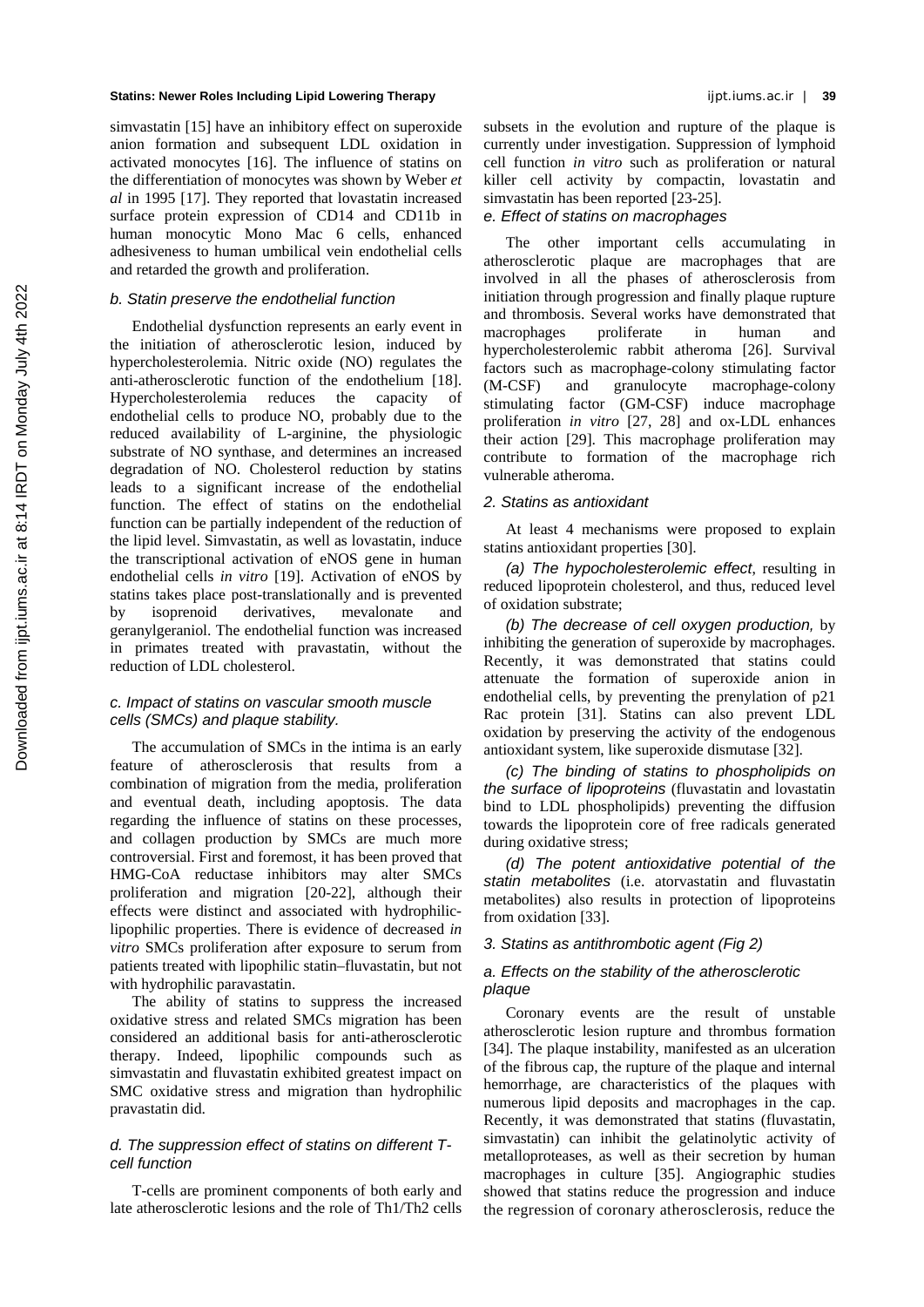

**Fig 2.** A composite of isoprenoid-conjugated proteins and cellular thrombin generating pathways. The statin-induced shift is shown from favoring thrombotic to thrombolytic processes (Figure courtesy of John W. Fenton, II).

formation of new lesions and the incidence of coronary events [ 36]. Computer tomography provided evidence of the reduction in the volume of coronary calcified plaques after 12 months of statin treatment. It was concluded that alterations in the composition of lesions confers an increased stability.

#### *b. Effects on platelet activation*

Hypercholesterolemia is associated with hypercoagulability, as well as with increased platelet activation. An increased level of LDL determines increased platelets reactivity, associated with an increased thromboxane A2 biosynthesis. Recently, a new mechanism was elucidated where by platelet activity is increased in hypercholesterolemia due to LDL inhibiting the platelet antiport  $Na^+/H^+$  [37]. In addition, platelet dependent thrombin generation is increased in hypercholesterolemic subjects, and pravastatin treatment determines a restoration of thrombin formation. Statin therapy was accompanied by a reduction of platelet aggregation induced by ADP, collagen or fibrinogen, as well as of thromboxane production, in parallel with LDL cholesterol reduction.

#### *c. Effects on the coagulation process*

Primary and secondary prevention studies demonstrate that statin therapy reduces significantly thrombus formation. Recently, a link between the enhancement of endothelial fibrinolytic system and the inhibition of mevalonate pathway was reported [38]. The tissue factor plays an important role in the initiation of the extrinsic coagulation pathway and it was localized in lipid-loaded macrophages from atherosclerotic plaque. Recently, Colli et al [39] have shown that lipophilic statins (simvastatin and fluvastatin) reduce the expression and activity of the tissue factor in human monocyte-derived macrophages in culture, effect prevented by the addition of mevalonate and transgeranylgeraniol.

#### *4. Statins as antiarrhythmic therapy*

Recently, it has been proposed that statins reduce the incidence of arrhythmias in patients with atherosclerotic heart disease. They reduce the ventricular tachycardia/ ventricular fibrillation (VT/VF) [40]. In addition, lipidlowering therapy was associated with significant reduction in both cardiac mortality and all-cause death in larger cohort of patients treated with antiarrhythmic drug therapy. Recent study [41] suggests that the antiinflammatory effect of statins can reduce the recurrence of atrial fibrillation. The beneficial effect of statin therapy in preventing AF may be mediated through its effect on the progression of coronary artery disease CAD [42]. Also, in addition to this indirect antiarrhythmic effect statins may exhibit direct antiarrhythmic effects by modulating the fatty acid composition in physio-chemical properties of cell membranes, with resultant alterations in transmembrane ion channel properties [ 43, 44]. Moreover statins have multiple pleotropic effects (independent of lipid lowering). They decrease the messenger ribonucleic acid (mRNA) levels for interleukin-8, monocyte, and chemo attractant protein-1, plasminogen activator inhibitor-1 and endothelin-1. They increase the levels of thrombomodulin, an endothelial nitric oxide synthases (eNOS) [ 45]. Statins also act on G-proteins. This leads to reduced eNOS and mRNA degradation and higher eNOS protein levels and their activity. In addition, by scavenging free radicals and reactive oxygen species statins prevent nitric oxide degradation and preserve endothelial function. All these mechanisms result in improved endothelial function leading to coronary vasodilatation, increased coronary blood flow and less myocardial ischemia with reduced likelihood of AF.

#### *5. Statin and peripheral arterial disease (PAD)*

According to a recent randomized, double blind parallel-design study [ 46], atorvastatin achieved greater improvement in pain-free walking time and participation in physical activity in patient with intermittent claudication than did inactive placebo. The beneficial effects of statin in PAD may be attributed to increased production of nitric oxide in the endothelium, which has local vasodilator propertities in addition to antithrombogenic, antiproliferative, and leukocyte adhesion-inhibiting effect [ 47, 48]. Other mechanism by which statin favorably influence lower limb ischemia include enhancement of endothelium-dependent relaxation, and inhibition of platelet function [ 49] and endothelin-1 which is a potent vasoconstrictor and mitogen [50]. Reduction of vascular inflammation may be an additional mechanism by which statin are associated with better functioning in patient with PAD. Statin-associated reduction of inflammatory cytokines could improve blood flow, regress atherosclerosis, or improve end-organ fuction [51].

# *6. Statin and Non-ischemic cardiomyopathy*

The anti-inflammatory properties of statin may confer greater benefit than just reducing the risk of AF.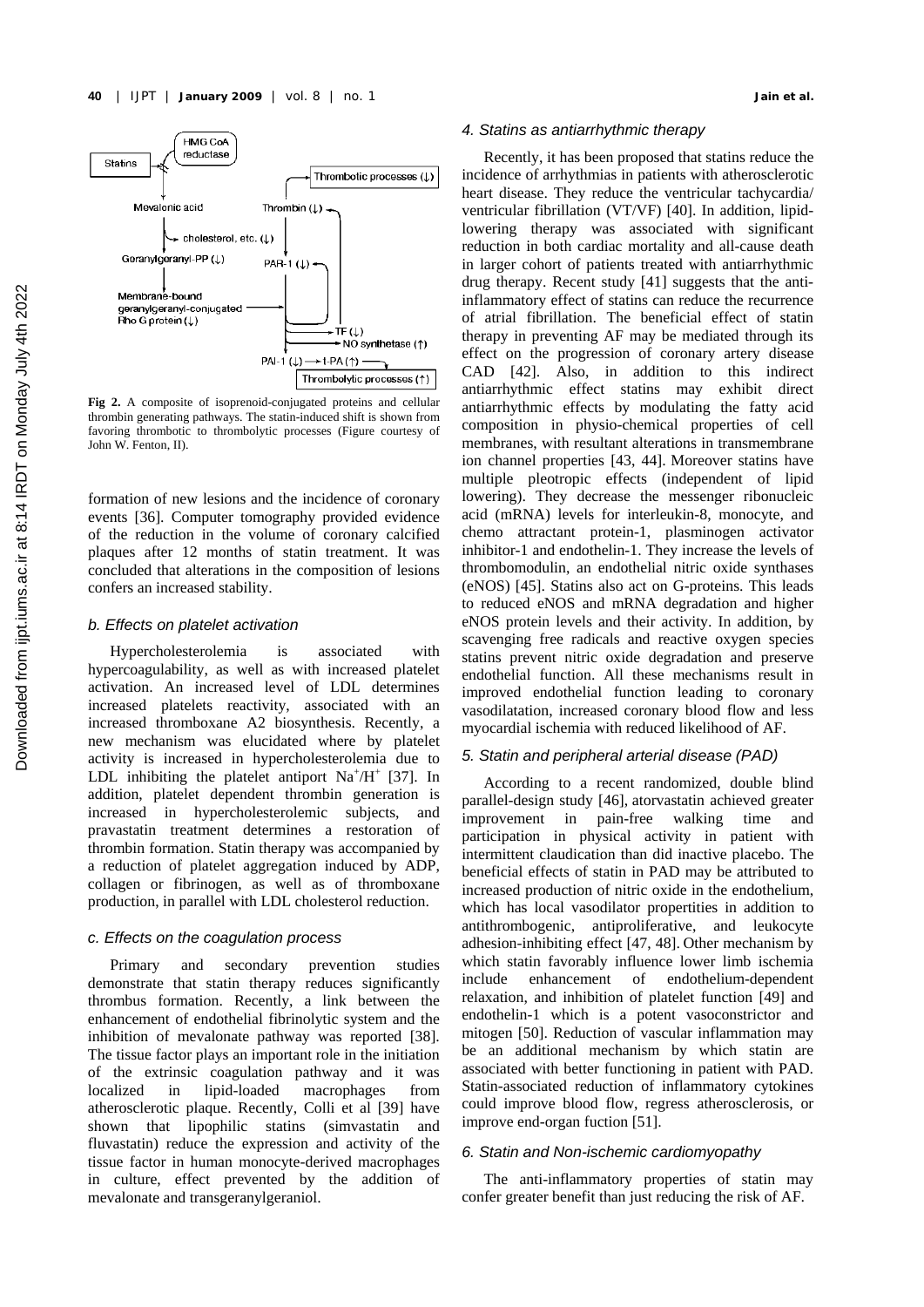The result of a recently-published randomized controlled trial by Node et al. [52] suggest that the antiinflammatory effect of statin result in improved neurohormonal imbalance and cardiac function and may benefits patient with symptomatic non-ischaemic dilated cardiomyopathy. Investigator reported that there were positive correlation between change in ejection fraction and reduction in circulating inflammatory cytokines, suggesting that statin may improve cardiac function in part by modulating the inflammation state.

## *(ii) Pleotropic effect and other disease state.*

## *1. Statins and Neuro inflammatory Disorders*

Statins have beneficial effects in patients with multiple sclerosis. Recent studies indicate that statins have immunomodulatory properties. Statins decrease the migration of leucocytes into the central nervous system, inhibit major histocompatibility complex II and co-stimulatory signals required for activation of proinflammatory cells, induce a TH2 phenotype investigated in T cells and decrease the expression of inflammatory mediators in the central nervous system, including nitric oxide and tumor necrosis factor alpha. These immuno-modulatory effects can either inhibit or reverse chronic and relapsing experimental autoimmune encephalomyelitis, a model of multiple sclerosis [53]. Data from epidemiological trials indicate that statins may have some protective effect against the development of Alzheimer's disease as well.

## *2. Statins and psychological well being*

Two recent studies have associated long-term use of statin with reduced risk of depression in-patient with coronary artery disease [54]. Young and collogues hypothesize that the penetration of the blood brain barrier by the lipophilic statins accounts for most of the observed impact on psychological well being. The investigators observed that use of statin was inversely associated with depression but such an association was not likely to be directly casual because there is no known pharmacological mechanism for this effect. However, they suggested that a possible explanation could be an indirect effect of statins on the risk of depression through improved quality of life due to increased incidence of cardiovascular events or more health consciousness and compliance among patients having longer lipid treatment.

#### *3. Statins and cancer*

Statins have been shown to inhibit proliferation and to induce apoptosis in a variety of tumor cells [55-57]. They have also been found to display antitumor effects against melanoma, mammarycarcinoma, pancreaticadenocarcinoma, fibrosarcoma, glioma, neuroblastoma, and lymphoma in animal tumor models resulting in retardation of tumor growth, and/or inhibition of the metastatic process.

The molecular mechanisms underlying antitumor activity statins have not been fully elucidated but interference with the function of Ras and Rho family

GTPases, inhibition of the activity of certain cyclic dependent kinases (CDK), and activation of CDK inhibitors, all seem to participate in this activity. The fact that mevalonate plays a key role in cell proliferation and that many malignant cells present an increased HMG-CoA reductase activity, suggests that a selective inhibition of this enzyme could lead to a new chemotherapy for cancer disease. Results obtained i*n vitro* have shown that statins can inhibit tumor cell growth, a fact confirmed by some *in vivo* experiments also. The obtained reduction of sterols synthesis by statins, suggests that inhibition of tumor cell growth can be related to the reduction of nonsteroidal isoprenoid compounds.

Future directions in the development of the statins as an anticancer agents include combinations with chemotherapeutic or other molecular –targeted agents, combinations with radiotherapy, maintenance therapy in minimal disease status, and as chemo preventive therapy.

## *4. Statins and osteoporosis*

Statins have been linked to a reduction in the incidence of fractures in elderly patients [58,59]. After adjusting for multiple factors, such as age, body mass index, and estrogen use among statin users in each of the four prospective studies, a trend toward fewer hip and non-spine fractures was observed. Similar reductions in risk were reported in the Meta analysis of observational studies; statin use was associated with an estimated 57% reduction in hip fracture, and an estimated 31% reduction in non-spine fracture.

Recent experimental evidence supports a role for mevalonate pathway in murine and rabbit osteoclast formation and bone resorption. Lovastatin inhibited both processes. In addition, it was demonstrated *in vitro* and *in vivo* in rodents, that statins enhance new bone formation. Statins administration is associated with a decrease of bone fracture risk in subjects over 50 years, probably because of the increase of the mineral density of the bones. Thus, subjects with hyperlipidemia known to present increased risk for osteoporosis (mostly postmenopausal women) could benefit from statin therapy.

## *5. Statins and age-related maculopathy*

Age-related maculopathy (ARM) is the leading cause of irreversible vision loss among older adults in the western world. Based on the presence of similar risk factors, some suggest that the pathophysiologies of ARM and cardiovascular disease have similar casual pathways and therefore, both groups of patients may benefit from the same drug treatment. Results suggest that statin use is associated with a significant size reduction of ARM [60].

# *ADVERSE EFFECTS OF STATIN THERAPY*

Statins are generally well tolerated. The most important adverse effects are liver and muscle toxicity. Myopathy can happen if inhibitors of cytochrome P450 or other inhibitors of statins metabolism are administered together with statins, which increase blood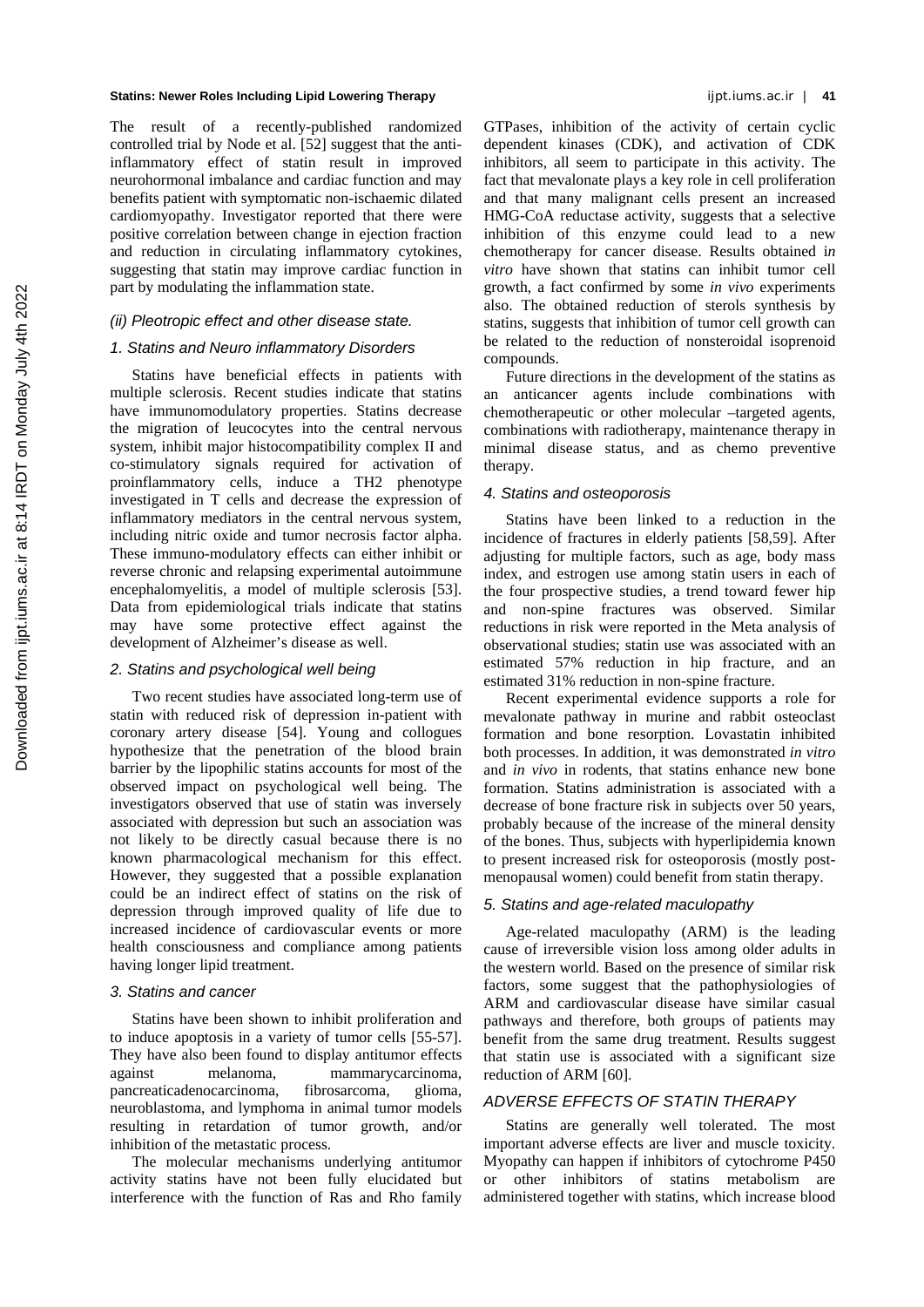concentration of statins. Such are the azole antifungal. Fibrates and niacin enhance myopathy risk of statins by a mechanism not involving the increased statins

dysfunction, renal insufficiency, hypothyroidism, advanced age and serious infections.

|  |  |  |  |  |  |  | Table 1. Important pleiotropic effects of various statins and cardiovascular implications |
|--|--|--|--|--|--|--|-------------------------------------------------------------------------------------------|
|--|--|--|--|--|--|--|-------------------------------------------------------------------------------------------|

| Effect                     | Mechanism of action                                             | Change | <b>Statins</b>             | Type of Study          | Implications                                                               | Reference          |
|----------------------------|-----------------------------------------------------------------|--------|----------------------------|------------------------|----------------------------------------------------------------------------|--------------------|
|                            |                                                                 |        | cerivastatin               | $\mathbf C$            |                                                                            | [67]               |
|                            | C-Reactive Protein                                              |        | Pravastatin                | $\mathbf C$            | Used in CAD, ACS, PCI                                                      | $[68]$             |
|                            |                                                                 |        | Fluvastatin                | $\mathsf{C}$           |                                                                            | [69]               |
|                            |                                                                 |        | Fluvastatin<br>Fluvastatin | C, E<br>I              |                                                                            | [70, 71]<br>$[72]$ |
|                            | MCP-I                                                           |        | Pravastatin                | I                      |                                                                            | $[73]$             |
|                            |                                                                 |        | Lovastatin                 | I                      | Prevents chemotaxis                                                        | [74]               |
|                            | Growth and proliferation of                                     |        | Cerivastatin               | E, I                   |                                                                            | [75, 76]           |
|                            | macrophages                                                     |        |                            |                        |                                                                            |                    |
| Anti-inflammatory          |                                                                 |        | Pravastatin<br>Fluvastatin | E<br>E                 |                                                                            | $[77]$<br>$[77]$   |
| effect                     |                                                                 |        | Simvastatin                | I                      | Retard hyperplasia and<br>restenosis, thereby pro-                         | [78, 79]           |
|                            | Apoptosis                                                       |        | Lovastatin                 | I                      | duces plaque stability                                                     | $[79]$             |
|                            |                                                                 | ↑      | Atorvastain                | I                      | initially                                                                  | $[79]$             |
|                            |                                                                 |        | Pravastatin                | E                      |                                                                            | $[77]$             |
|                            | Collagen gene expression and                                    |        | Pravastatin                | E                      |                                                                            | [77]               |
|                            | synthesis of collagen                                           |        | Fluvastatin                | E                      | Plaque stability later                                                     | [77]               |
|                            | m-RNA cyclooxygenase-2                                          | ↓      | Lovastatin                 | I                      | Reduces vascular in-                                                       | [80]               |
|                            |                                                                 |        | Simvastatin                | I                      | flammation                                                                 | [80]               |
|                            | Monocyte infilteration and V-<br>CAM-1                          | ↓      | Cerivastatin               | E, I                   | Prevents chemo taxis                                                       | [101, 102]         |
|                            | T-cell proliferation                                            | ↓      | Lovastatin                 | I                      |                                                                            | [81]               |
|                            | Expression of MHC II                                            |        | Simvastatin                | I                      |                                                                            | [82]               |
|                            |                                                                 |        | Provastatin                | I<br>I                 |                                                                            | [82]               |
|                            | Antigen presenting cell and T-                                  |        | Atorvastain<br>Lovastatin  | I                      | Reduces vascular                                                           | [83]<br>[83]       |
|                            | cell activation                                                 |        | Pravastatin                | I                      | inflammation & anti                                                        | [83]               |
|                            |                                                                 |        | Pravastatin                | I                      | rejective role & anti                                                      | [84]               |
| Immuno-                    | TNF-                                                            |        | Pravastatin                | I                      | proliferative role                                                         | [84]               |
| modulatory                 | Interleukin $-1$                                                |        | Simvastatin                | I                      |                                                                            | $[85]$             |
|                            | $IL-8$                                                          |        | Simvastatin                | C                      |                                                                            | [86]               |
|                            | $IL-6$                                                          |        | Lovastatin                 | I                      |                                                                            | [80]               |
|                            | PPAR and                                                        |        | Simvastatin                | $\mathbf{I}$           |                                                                            | [80]               |
|                            | Isoprenylation of Ras and Rho<br>genes                          | ↓      | Pravastatin                | $\mathsf{C}$           | Vascular antiproliferation<br>in transport associated<br>artereo sclerosis | $[89]$             |
| Endothelial                | Isoprenylation of Ras and Rho                                   | ↓      | Atorvastain                | I, E                   |                                                                            | [87, 88]           |
| dysfunction                | genes                                                           |        | Simvastatin                |                        | Cardiovascular                                                             |                    |
| improvement,               | Activation of eNOS through<br>proteinkinase                     | ↑<br>↑ | Rosuvastatin               | E<br>E                 | hemostasis vasodialation                                                   | [90]               |
| increased NO               | Aortic caveolin-I protein an                                    |        |                            |                        | and anti proliferative                                                     | [64]               |
| bioavailability            | inhibitor of NOS                                                | ↓      | Rosuvastatin               | E                      |                                                                            | [63]               |
|                            | Bioavailability of NO, which can<br>antagonize vasoconstrictive | ↑      | Simvastatin                | E                      |                                                                            | [91]               |
| Antioxidant                | properties of ROS                                               |        |                            |                        | Reduces cardiovascular                                                     |                    |
| action                     | Lipid peroxidation and ROS                                      |        | Simvastatin                | C                      | oxidative stress                                                           | $[93]$             |
|                            | production                                                      |        |                            |                        |                                                                            |                    |
|                            | Myeloperoxidase derived ROS                                     | ↑      | Atorvastatin               | $\mathbf C$<br>$\bf I$ |                                                                            | [61]               |
|                            | Scavenge superoxide free radical                                | ↑      | Fluvastatin<br>Simvastatin | I                      |                                                                            | [66]<br>$[92]$     |
|                            |                                                                 |        | Fluvastatin                | I                      |                                                                            | [66]               |
| $\downarrow$ LDL oxidation | NAD (P) H oxidase                                               |        | Simvastatin                | I                      | Antiatherogenic effect                                                     | $[92]$             |
|                            |                                                                 |        | Fluvastatin                | I                      |                                                                            | [66]               |
|                            | Inflamation cascade                                             |        | Simvastatin                | I                      |                                                                            | $[92]$             |
|                            | Matrix metalloproteinases                                       | ↑      | Cerivastatin               | I, E                   |                                                                            | [62, 94]           |
|                            | (MMP-9)                                                         | ↑      | Pravastatin                | I                      |                                                                            | $[95]$             |
|                            | Cholestrol ester content                                        | ↑      | Pravastatin                | I                      |                                                                            | $[95]$             |
|                            | Volume of collagen contents                                     | ↑      | Pravastatin                | I                      |                                                                            | $[95]$             |
| Plaque stability           | Monoocyte infiltaration in artery<br>wall                       | ↑      | Atorvastatin               | E                      | Useful in ACS, MI, and                                                     | [96]               |
|                            |                                                                 | ↑      | Pravastatin                | E                      | UA                                                                         | $[77]$             |
|                            |                                                                 | ↑      | Fluvastatin                | E                      |                                                                            | $[77]$             |
|                            | Apoptosis                                                       |        | Simvastatin                | I                      |                                                                            | [78, 79]           |
|                            |                                                                 |        | Lovastatin                 | I                      |                                                                            | $[79]$             |
|                            |                                                                 |        | Atorvastatin               | I                      |                                                                            | $[79]$             |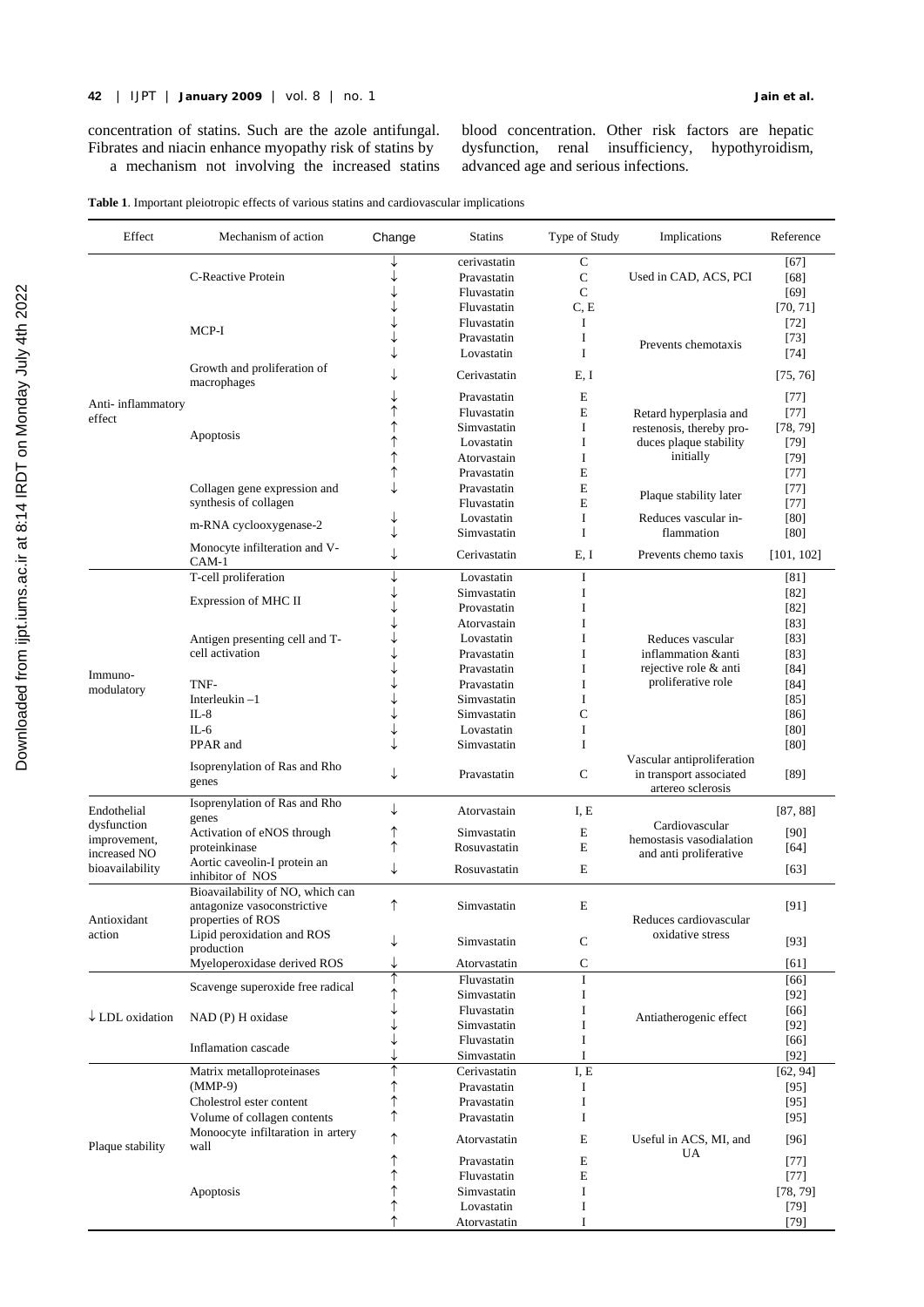| coagulation pathway<br>Fluvastatin<br>[65]<br>Favouurable co-<br>Platelet adhesion and<br>Impede Thrombogenesis<br>agulation<br>[98]<br>$\sim$<br>Pravastatin<br>U<br>aggregation<br>Improve rheologic profile<br>[98]<br>С<br>Pravastatin<br>E<br>[64]<br>Rosuvastatin<br>NO synthesis<br>E<br>Simvastatin<br>[91]<br>Angiotensin-II and AT1 receptor<br>Normalization of<br>Useful in Hypertension,<br>Cerivastatin<br>C<br>[99]<br>◡<br>expression<br>sympathetic out-<br>MI, Cerebral ischemia<br>[100]<br>Atorvastati<br>and CHF<br>flow<br>ETA Receptor expression<br>Simvastatin<br>[100]<br>Normalization of sympathetic<br>E<br>Simvastatin<br>$[91]$<br>reflux regulation<br>E<br>Effect in peripheral NO synthesis<br>[91]<br>Simvastatin<br>Improve lower extremity<br>arterial disease<br><b>Platlet Function</b><br>C<br>functioning in PAD pa-<br>Atorvastatin<br>[97]<br>(PAD)<br>Endothelin-1<br>tients<br>$[100]$<br>Simvastatin |  | Activation of extrinsic |  | Simvastatin |  |  | $[97]$ |
|----------------------------------------------------------------------------------------------------------------------------------------------------------------------------------------------------------------------------------------------------------------------------------------------------------------------------------------------------------------------------------------------------------------------------------------------------------------------------------------------------------------------------------------------------------------------------------------------------------------------------------------------------------------------------------------------------------------------------------------------------------------------------------------------------------------------------------------------------------------------------------------------------------------------------------------------------|--|-------------------------|--|-------------|--|--|--------|
|                                                                                                                                                                                                                                                                                                                                                                                                                                                                                                                                                                                                                                                                                                                                                                                                                                                                                                                                                    |  |                         |  |             |  |  |        |
|                                                                                                                                                                                                                                                                                                                                                                                                                                                                                                                                                                                                                                                                                                                                                                                                                                                                                                                                                    |  |                         |  |             |  |  |        |
|                                                                                                                                                                                                                                                                                                                                                                                                                                                                                                                                                                                                                                                                                                                                                                                                                                                                                                                                                    |  |                         |  |             |  |  |        |
|                                                                                                                                                                                                                                                                                                                                                                                                                                                                                                                                                                                                                                                                                                                                                                                                                                                                                                                                                    |  |                         |  |             |  |  |        |
|                                                                                                                                                                                                                                                                                                                                                                                                                                                                                                                                                                                                                                                                                                                                                                                                                                                                                                                                                    |  |                         |  |             |  |  |        |
|                                                                                                                                                                                                                                                                                                                                                                                                                                                                                                                                                                                                                                                                                                                                                                                                                                                                                                                                                    |  |                         |  |             |  |  |        |
|                                                                                                                                                                                                                                                                                                                                                                                                                                                                                                                                                                                                                                                                                                                                                                                                                                                                                                                                                    |  |                         |  |             |  |  |        |
|                                                                                                                                                                                                                                                                                                                                                                                                                                                                                                                                                                                                                                                                                                                                                                                                                                                                                                                                                    |  |                         |  |             |  |  |        |
|                                                                                                                                                                                                                                                                                                                                                                                                                                                                                                                                                                                                                                                                                                                                                                                                                                                                                                                                                    |  |                         |  |             |  |  |        |
|                                                                                                                                                                                                                                                                                                                                                                                                                                                                                                                                                                                                                                                                                                                                                                                                                                                                                                                                                    |  |                         |  |             |  |  |        |
|                                                                                                                                                                                                                                                                                                                                                                                                                                                                                                                                                                                                                                                                                                                                                                                                                                                                                                                                                    |  |                         |  |             |  |  |        |
|                                                                                                                                                                                                                                                                                                                                                                                                                                                                                                                                                                                                                                                                                                                                                                                                                                                                                                                                                    |  |                         |  |             |  |  |        |

↑: Increases; ↓: decreases; I: in vitro study; E: experimental study; C: Clinical Trial; ICAM-1: intracellular adhesion, MCP-1: monocyte chemotactic protein-1, PPAR-α or γ: Peroxisome proliferator activated receptor α or γ, CAD: coronary artery disease, ACS: Acute coronary syndrome, PC I: Percutaneous coronary intervention, MI: Myocardial infraction, UA: Unstable Angina, CHF: Congestive heart failure

#### **CONCLUSION**

Inhibitors of 3-hydroxy-3-methyl glytaryl coenzyme A reductase or statins are effective lipid-lowering drugs, which are widely used in clinical practice. In recent years, considerable data have accumulated regarding their pleotropic effect particularly as an antiinflammatory and immunomodulatory therapy. Review of the literature allows us to conclude that statin owing to their influence on cellular metabolism may interfere directly with several key mechanisms for various pharmacological activities. Accumulating knowledge in the action of these drugs may broaden the application of statin to the treatment of non-cardiovascular disease.

#### **REFERENCES**

- 1. Hunninghake DB. HMG-CoA reductase inhibitors. Curr Opin Lipidol 1992; 3: 22-8.
- 2. Goldstein JL, Brown MS. Regulation of the Mavelonate Pathway. Nature 1990; 343:425-30.
- 3. Lennernas H, Fager G. Pharmacodynamics and pharmacokinetics of the HMG-CoA reductase inhibitors: similarities and differences. Clin Pharmacokinet 1997; 32:403- 25.
- 4. Blumenthal RS. Statins: Effective antiatherosclerotic therapy. Am Heart J 2000; 139: 577- 83.
- 5. Corsini A, Bellosta S, Baetta R, Fumagalli R, Bernini F. New insights into the pharmacodynamics and pharmacokinetic properties of statins. Pharmacol Ther 1999; 84:413-28.
- 6. Sehayek E, Butbul E, Avner R. Enhanced cellular metabolism of very low density lipoprotein by simvastatin: a novel mechanism of action of HMG-CoA reductase inhibitors. Eur J Clin Invest 1994; 24:173-8.
- 7. Ginsberg HN, Le NA, Short MP, Ramakrishnan R, Desnick RJ. Suppression of apolipoprotein B production during treatment of cholesteryl ester storage disease with lovastatin: implication for regulation of apolipoprotein B synthesis. J Clin Invest 1987; 80:1692-7.
- 8. Voet D, Voet JG. Lipids and membranes. In: John Wiley & Sons, Inc., eds., Biochemistry, Second Edition, USA, 1995, pp. 315-6.
- 9. Bernini F, Didoni G, Bonfadini G, Bellosta S, Fumagalli R. Requirement for mevalonate in acetylated LDL induction of cholesterol esterification in macrophages. Atherosclerosis 1993; 104:19-26.
- 10. Tandon V, Bano G, Khajuria V, Parihar A, Gupta S. Pleiotropic effect of statin. Ind J of Pharmacol 2005; 37: 77-85.
- 11. Nishbori M, Takahashi HK, Mori S. The regulation of ICAM-1 and LFA-1 interaction by autacoids and statins: a novel strategy for controlling inflammation and immune responses. J Pharmacol Sci 2003; 92:7-12.
- 12. Stragliotto E, Camera M, Postiglione A, Sirtori M, Di Minno G, Tremoli E: Functionally abnormal monocytes hypercholesterolemia. Arterioscler Thromb 1993; 13:944-50.
- 13. Aviram M, Dankner G, Cogan U, Hochgraf E, Brook JG. Lovastatin inhibits low-density lipoprotein oxidation and alters its fluidity and uptake by macrophages: in vitro and in vivo studies. Metabolism 1992; 41:229-35.
- 14. Hoffman R, Brook GJ, Aviram M. Hypolipidemic drugs reduce lipoprotein susceptibility to undergo lipid peroxidation: in vitro and in vivo studies. Atherosclerosis 1992; 93:105-13.
- 15. Giroux LM, Davignon J, Naruszewicz M. Simvastatin inhibits the oxidation of low-density lipoproteins by activated human monocyte-derived macrophages. Biochim Biophys Acta 1993; 1165:335-8.
- 16. Rikitake Y, Kawashima S, Takeshita S, Yamashita T, Azumi H, Yasuhara M, Nishi H, Inoue N, Yokoyama M. Anti-oxidative properties of fluvastatin, an HMG-CoA reductase inhibitor, contribute to prevention of atherosclerosis in cholesterol-fed rabbits. Atherosclerosis 2001; 154:87-96.
- 17. Weber C, Erl W, Weber PC. Lovastatin induces differentiation of Mono Mac 6 cells. Cell Biochem Funct 1995; 13:273-7.
- 18. Vaughan CJ, Gotto AM, Basson CT. The evolving role of statins in the management of atherosclerosis. J Am Coll Cardiol  $2000: 35:1-10$ .
- 19. Laufs U, Fata VL, Plutzky J, Liao JK. Upregulation of endothelial nitric oxide synthase by HMG-CoA reductase inhibitors. Circulation 1998; 97:1129-35.
- 20. Corsini A, Pazzucconi F, Arnaboldi L, Pfister P, Fumagalli R, Paoletti R, Sirtori CR. Direct effects of statins on the vascular wall. J Cardiovasc Pharmacol 1998; 31:773-8.
- 21. Soma MR, Donetti E, Parolini C et al. HMG CoA reductase inhibitors. In vivo effects on carotid intimal thickening in normocholesterolemic rabbits. Arterioscler Thromb 1993; 13:571-8.
- 22. Yasunari K, Maeda K, Minami M, Yoshikawa J. HMG-CoA reductase inhibitors prevent migration of human coronary smooth muscle cells through suppression of increase in oxidative stress. Arterioscler Thromb Vasc Biol 2001; 2:937-42.
- 23. Cuthbert JA, Lipsky PE. Sterol metabolism and lymphocyte responsiveness: inhibition of endogenous sterol synthesis prevents mitogen-induced human T cell proliferation. J Immunol 1981; 126:2093-9.
- Cutts JL, Bankhurst AD. Suppression of lymphoid cell function in vitro by inhibition of 3-hydroxy-3-methylglutaryl coenzyme A reductase by lovastatin. Int J Immunopharmacol 1989; 11:863-9.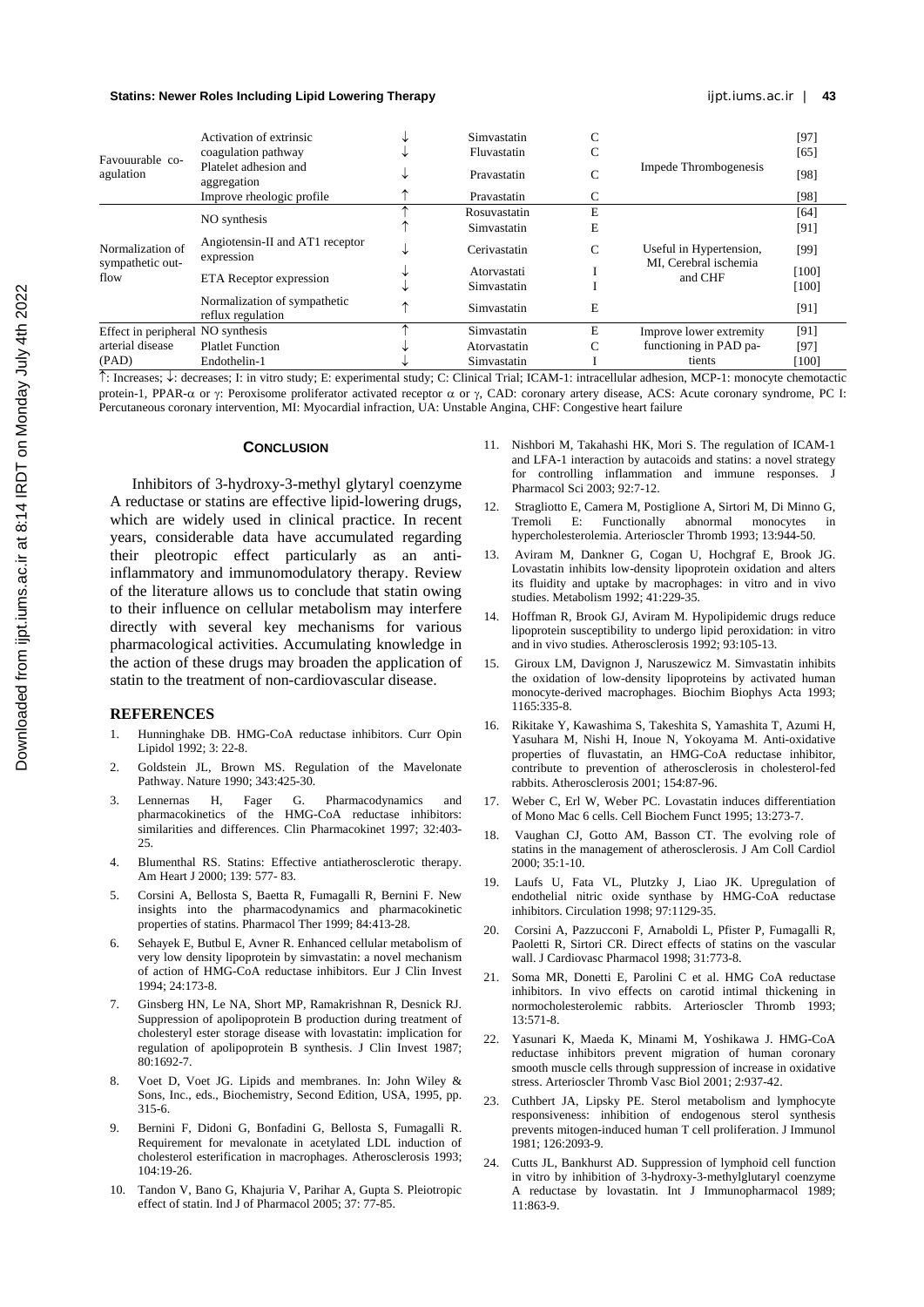- **44** | IJPT | **January 2009** | vol. 8 | no. 1**Jain et al.**
- 25. Kurakata S, Kada M, Shimada Y, Komai T, Nomoto K. Effects of different inhibitors of 3-hydroxy-3-methylglutaryl coenzyme A (HMG-CoA) reductase, pravastatin sodium and simvastatin, on sterol synthesis and immunological functions in human lymphocytes in vitro. Immunopharmacol 1996; 34: 51-61.
- 26. Rosenfeld ME, Ross R. Macrophage and smooth muscle cell proliferation in atherosclerotic lesions of WHHL and comparably hypercholesterolemic fat-fed rabbits Arteriosclerosis  $1990: 10: 680-7$
- 27. Becker S, Warren MK, Haskill S. Colony-stimulating factorinduced onocyte survival and differentiation into macrophages in serum-free cultures. J Immunol 1987; 139: 3703-9.
- 28. Metcalf D. The molecular control of cell division, differentiation commitment and maturation in haemopoietic cells. Nature 1989; 339:27-30.
- 29. Sakai M, Miyazaki A, Hakamata H, Sato Y, Matsumura T, Kobori S, Shichiri M, Horiuchi S. Lysophosphatidylcholine potentiates the mitogenic activity of modified LDL for human monocyte-derived macrophages. Arterioscler Thromb Vasc Biol 1996; 16: 600-5.
- 30. Aviram M, Hussein O, Rosenblat M, Schlezinger S, Hayek T, Keidar S. Interactions of platelets, macrophages, and lipoproteins in hypercholesterolemia: antiatherogenic effects of HMG-CoA reductase inhibitor therapy. J Cardiovasc Pharmacol 1998; 31: 39-45.
- 31. Wagner AH, Kohler T, Ruckschloss U, Just I, Hecker M. Improvement of nitric oxide-dependent vasodilatation by HMG-CoA reductase inhibitors through attenuation of endothelial superoxide anion formation. Arterioscler Thromb Vasc Biol 2000; 20: 61- 9.
- 32. Chen L, Haught WH, Yang B. Preservation of endogenous antioxidant activity and inhibition of lipid peroxidation as common mechanisms of antiatherosclerotic effects of vitamin E, lovastatin and amlodipine. J Am Coll Cardiol 1997; 30: 569-75.
- 33. Pietsch A, Erl W, Lorenz RL. Lovastatin reduces the expression of the combined adhesion and scavenger receptor CD36 in human monocytic cells. Biochem. Pharmacol 1996; 52: 433.
- 34. Falk E, Shah PK, Fuster V. Coronary plaque disruption. Circulation 1995; 92:657-71.
- 35. Bellosta S, Via D, Canavesi M, Pfister P, Fumagalli R, Paoletti R. HMG-CoA reductase inhibitors reduce MMP-9 secretion by macrophages. Arterioscler Thromb Vasc Biol 1998; 18:1671-8.
- 36. Ballantyne CM, Herd JA, Dunn JK, Jones PH, Farmer JA, Gotto AMJ. Effects of lipid lowering therapy on progression of coronary and carotid artery disease. Curr Opin Lipidol 1997; 8: 354- 61.
- 37. Nofer JR, Tepel M, Kehrel B. Low-density lipoproteins inhibit the Na+/H+ antiport in human platelets: a novel mechanism enhancing platelet activity in hypercolesterolemia. Circulation 1997; 95:1370-7.
- 38. Essig M, Nguyen G, Prie D, Escoubet B, Sraer JD, Friedlander G. 3-hydroxy-3-methylglutaryl coenzyme A reductase inhibitors increase fibrinolytic activity in rat aortic endothelial cells. Circ Res 1998; 83:683-90.
- 39. Colli S, Eligini S, Lalli M, Camera M, Paoletti R, Tremoli E, Vastatins inhibit tissue factor in cultured human macrophages: a novel mechanism of protection against atherosclerosis. Arterioscler Thromb Vasc Biol 1997; 17:265-72.
- 40. Mitchell LB, Powell JL, Gillis AM, Kehl V, Hallstrom AP. AVID Investigators.Are lipid lowering drugs also Antiarrythmic drugs? An analysis of the antiarrythmics versus implantable defibrillators (AVID) trial. J M Coll Cardiol 2003; 42:81-7.
- 41. Siu CW, Lau CP, Tse HF. Prevention of atrial fibrillation recurrence by statin therapy in patients with lone atrial fibrillation after successful cardioversion. Am J Cardiol 2003; 92:1343-5.
- 42. Maron DJ, Fazio S, Linton MF. Current Perspectives on statins. Circulation 2000; 101:207-13.
- 43. Lamers JM, Hartog JM, Verdoew PD, Hulsmann WC. Dietary fatty acids and myocardial function. Basic Cardiol 1987; 82(Suppl 1):209-21.
- 44. Pound EM, Kang JX, Leaf A. Partiotioning of polyunsaturated fatty acids, which prevent cardiac arrythmias into phospholipid cell membranes. J Lipid Res 2001; 42:346-51.
- 45. Tsiara S, Elisaf M, Mikhialipids DP. Early Vascular benefits of statins therapy. Curr Med Res Opin 2003; 19:540-56.
- 46. Mohler ER, Hiatt WR, Creager MA. Cholesterol reduction with atorvastatin improves walking disease in patients with peripheral arterial disease. Circulation 2003; 108:1481-6.
- Kuroskwa EM. Nitric oxide therapies in vascular disease. Curr Pharm Des 2002; 8:55-156.
- 48. Stamler JS, Loh E, Roddy MA, Currie KE, Creager MA. Nitric oxide regulates basal systemic and pulmonary vascular resistance in healthy humans. Circulation 1994; 89:2035-40.
- 49. Huhle G, Abletshauser C, Mayer N, Weidienger G Harenberg G, Heene DL. Reduction of Platlet activity markers in type 2 hypercholesterolimic patients by a HMG- CoA reductase inhibitor. Thromb Res 1999; 95:29-234.
- 50. Hernandez-PO, Perez SD. Navarro–Antazolin J, Sanchez-Pascuala R,Hernandez G, Diaz C, et.al Effects of the 3- hydroxy 3- methylglutyralCoA reductase inhibitors Atorvastatin and Simvastatin on the expression of the endothelin-1 and endothelial nitric oxide synthase in vascular endothelial cells. J Clin invest 1998; 101:2711-9.
- 51. Visser M, Pahor M, Taffe DR, Goodpaster BH, Simonsick EM, Newman AB, et al. Relationship of interleucins-6 and tumor necrosis factor-alpha with muscle mass and muscle strength in elderly men and women: the health ABC study. J Gerontol A Biol Sci med sci 2002; 57: M326-32.
- 52. Node K, Fujita M, Kitikaze M, Hori M, Liao JK. Shjort term statin therapy improves cardiac function and symptoms in patients with idiopathic dilated cardiopathy. Circulation 2003:108:839-43.
- 53. Stuve O, Youseff S, Steinmann L, Zamwill SS. Statins as potential therapeutic agents in neuroinflammatory disorders. Curr Opin Neurol 2003; 16:393-401.
- 54. Young XUY, Chan KA, Liao JK, Ravid S, Blatt CM. Long term statin use and psychological well-being. J Am Coll Cardiol 2003; 42:690-7.
- 55. Jakobisiak M, Golab J. Potiental antitumour effects of statins. Int J Oncol 2003; 23:1055-69.
- 56. Cauley JA, Zmauda JM, Lui LY, Hillier TA, Ness RB, Stone KL, Cummings SR, Bauer DC . Lipid lowering drug use and breast cancer in older women: a prospective study. J Womens Health (Larchmt) 2003; 12:749-56.
- 57. Collison EA, Kleer C, Wu M, DE A, Gambhir SS, Merajver SD, Kolodney MS. Atorvastatin prevents RhoC isoprenalytion, invasion and metastasis in human melanoma cells. Mol Cancer Ther 2003; 2:941-8.
- 58. Wang PS, Solomon DH, Mogun H, Avorn. J. HMG CoA reductase inhibitors and the risk of hip fractures in elderly patients .JAMA 2000; 283:3211-6.
- 59. Bauer DC, Mundy GR, Jamal SA, Black DM, Cauley JA, Ensrud KE, van der Klift M, Pols HA. Use of statins and fracture: results of 4 prospective studies and cumulative meta observational studies and controlled trials. Arch Intern Med 2004; 164:146-52.
- 60. McGwin GJr, Owsley C, Curcio CA, Crain RJ. The association between statin use and age related Maculopathy. Br J Opthalmol 2003; 87:1121-5.
- Shishehbor MH, Brennam ML, Aviles RJ, Fu X, Penn MS, Sprecher DL, et al. Statins promote potent systemic antioxidant effects through specific inflammatory pathways. Circulation 2003; 108:426-31.
- 62. McDermott MM, Guralnik JM, Greenland P, Pearce WH, Criqui MH, Liu K, et al. Statin use and leg functioning in patients with and without lower-extremity peripheral arterial disease. Circulation 2003; 107:757-61.
- 63. Pelat M, Dessy C, Massion P, Desager JP, Feron O, Balligand JL. Rosuvastatin decreases caveolin-1 and improves nitric oxide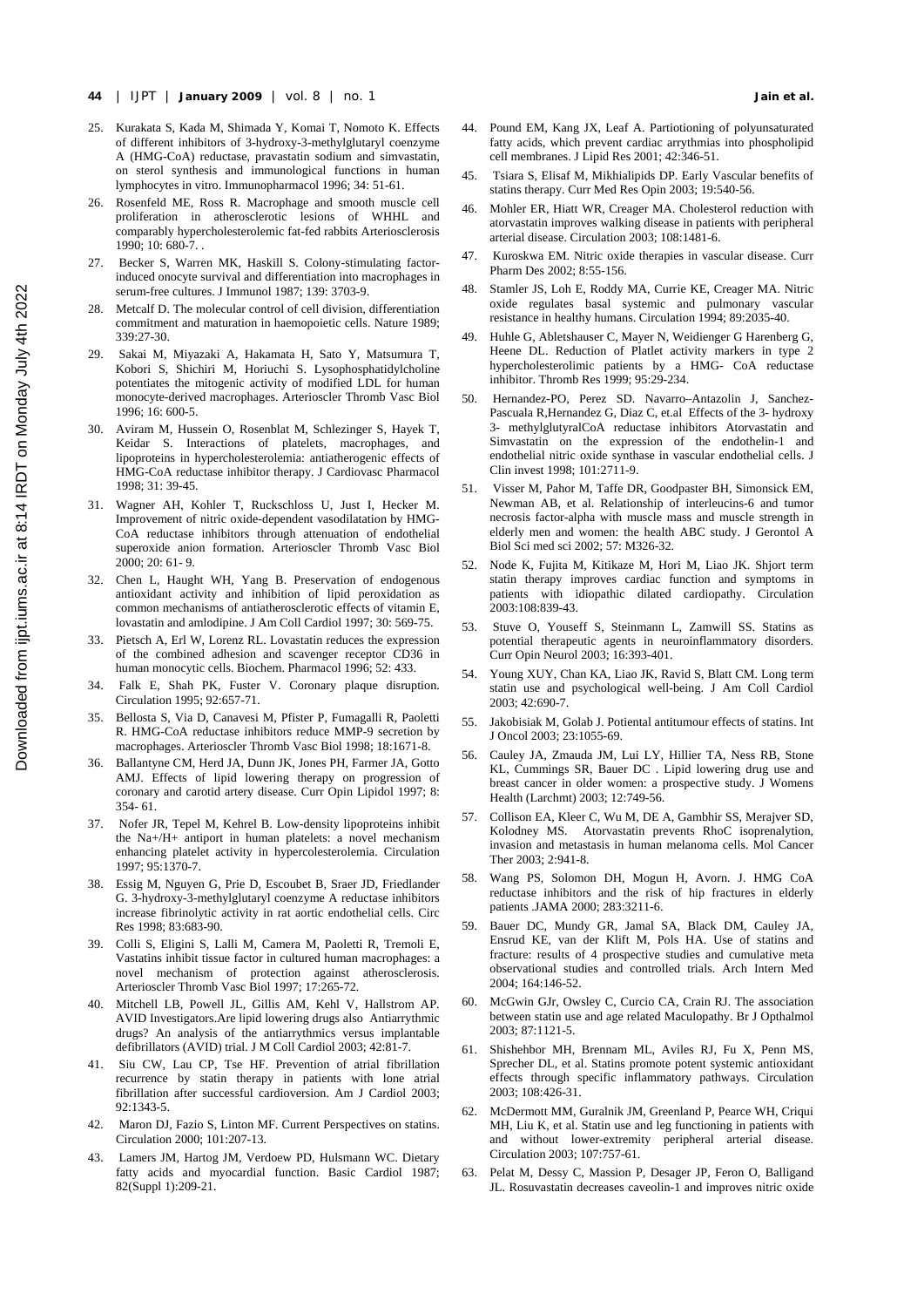dependent heart rate and blood pressure variability in apolipoprotein E-/- mice in vivo. Circulation 2003; 107:2480-6.

- 64. Jones SP, Gibson MF, Rimmer III DM, Gibson TM, Sharp BR, Lefer DJ. Direct vascular and cardioprotective effects of rosuvastatin a new HMG-CoA reductase inhibitor. JAm Coll Cardiol 2002; 40:1172-8.
- 65. Efthimiodis AP, Psirropoulos D, Efthimidis T, Lefkos-N. Action of statins upon thrombogenesis, fibrinolysis and inflammation in coronary patients. Hippokratia 2002; 6:186-92.
- 66. Tanaka K, Yasohara M, Suzumura K, Narita H, Suzuki T. Effects of fluvastatin and its major metabolities on low-density lipoprotein oxidation and cholesterol esterification in macrophages. Jpn J Pharmacol 2001; 86:289-96.
- 67. Ridker PM, Rifai N, Lowenthal SP. Rapid reduction in Creactive protein with cerivastatin among 785 patients with primary hypercholesterolemia. Circulation 2001; 103:1191-3.
- 68. Albert MA, Danielson E, Rifai N, Ridker PM. Effect of statin therapy on C- reactive protein levels: The pravastatin inflammation/CRP evaluation (PRINCE). A randomized trial and cohort study. JAMA 2001; 286:64-70.
- 69. Serruys PW, De Feyter P, Macaya C, Kokott N, Puel J, Vrolix M, et al. Fluvastatin for revention of cardiac events following successful first percutaneous coronary intervention: A randomized controlled trial. JAMA 2002; 287:3215-22.
- 70. Romano M, Mezzetti A, Marulli C, Ciabattoni G, Febo F, Di Ienno S, et al. Fluvastatin reduces soluble P-selectin and ICAM-1 levels in hypercholesterolemic patients: Role of nitric oxide. J Investig Med 2000; 48:183-9.
- 71. Katoh M, Kurosawa Y, Tanaka K, Watanabe A, Doi H, Narita H. Fluvastatin inhibits O2-and ICAM-1 levels in a rat model with aortic remodeling induced by pressure overload. Am J Physiol Heart Circ Physiol 2001; 281:655-60.
- 72. Niwa S, Totsuka T, Hayashi S. Inhibitory effect of fluvastatin, an HMG-CoA reductase inhibitor, on the expression of adhesion molecules on human monocyte cell line. Int J Immunopharmacol 1996; 18:669-75.
- 73. Kreuzer J, Bader J, Jahn L, Hautmann M, Kubler W, Von Hodenberg E. Chemotaxis of the monocyte cell line U937: dependence on cholesterol and early mevalonate pathway products. Atherosclerosis 1991; 90:203-9.
- 74. Romano M, Diomede L, Sironi M, Massimiliano L, Sottocorno M, Polentarutti N, et al. Inhibition of monocyte chemotactic protein-1 synthesis by statins. Lab Invest 2000; 80: 1095-100.
- 75. Shiomi M, Ito T. Effect of cerivastatin sodium, a new inhibitor of HMG-CoA reductase, on plasma lipid levels, progression of atherosclerosis, and the lesional composition in the plaques of WHHL rabbits. Br J Pharmacol 1999; 126:961-8.
- 76. Aikawa M, Rabkin E, Sugiyama S, Voglic SJ, Fukumoto Y, Furukawa Y, et al. An HMG-CoA reductase inhibitor, cerivastatin, suppresses growth of macrophages expressing matrixproteinases and tissue factor in vivo and in vitro. Circulation 2001; 103:276-83.
- 77. Fukumoto Y, Libby P, Rabkin E, Hill CC, Enomoto M, Hirouchi Y, et al. Statins alter smooth muscle cell accumulation and collagen content in established atheroma of watanabe heritable hyperlipidemic rabbits. Circulation 2001; 103: 993-9.
- 78. Nishimura T, Vaszar LT, Faul JL, Zhao G, Berry CJ, Shi L, et al. Simvastatin rescues rats from fatal pulmonary hypertension by inducing apoptosis of neointimal smooth muscle cells. Circulation 2003; 108:1640-5.
- 79. Guijarro C, Blanco-Colio LM, Ortego M, Alonso C, Ortiz A, Plaza JJ, et al. 3-Hydroxy-3-methylglutaryl coenzyme A reductase and isoprenylation inhibitors induce apoptosis of vascular smooth muscle cells in culture. Circ Res 1998; 83: 490- 500.
- 80. Inoue I, Goto S, Mizotani K, Awata T, Mastunaga T, Kawai S, et al. Lipophilic HMG-CoA reductase inhibitor has an antiinflammatory effect: reduction of MRNA levels for interleukin-1beta, interleukin-6, cyclooxygenase-2, and p22phox by regulation of peroxisome proliferator-activated receptor alpha (PPAR alpha) in primary endothelial cells. Life Sci 2000; 67:863-76.
- 81. Cutts JL, Bankhurst AD. Suppression of lymphoid cell function in vitro by inhibition of 3-hydroxy-3-methylglutaryl coenzyme-A reductase by lovastatin. Int J Immunopharmacol 1989; 11:863-9.
- 82. Kurakata S, Kada M, Shimada Y, Komai T, Nomoto K. Effects of different inhibitors of 3-hydrox-3-methylglutary1 coenzyme-A (HMG-CoA) reductase, pravastatin sodium and simvastatin, on sterol synthesis and immunological functions in human lymphocytes in vitro. Immunopharmacology 1996; 34:51-61.
- 83. Steimle V, Siegrist CA, Mottet A, Lisowska-Grospierre B, Mach B. Regulation of MHC class II expression by interferon-gamma mediated by the transactivator gene CIITA. Science 1994; 265:106-9.
- 84. Rosenson RS, Tangney CC, Casey LC. Inhibition of proinflammatory cytokine production by pravastatin. Lancet 1999; 353:983-4.
- 85. Grip O, Janciauskiene S, Lindgren S. Pravastatin down-regulates inflammatory mediators in human moncytes in vitro. Eur J Pharmacol 2000; 410:83-92.
- 86. Musial J, Undas A, Gajewski P, Jankowski M, Sydor W, Szczeklik A. Antiinflammatory effects of simvastatin in subjects with hypercholesterolemia. Int J Cardiol 2001; 77:247-53.
- 87. Wassmann S. Laufs U, Muller K, Konkol C, Ahlbory K, Baumer AT, et al. Cellular antioxidant effects of atorvastatin in vitro and in vivo. Arterioscler Thromb Vasc Biol 2002; 22:300-5.
- 88. Laufs U, La Fata V, Plutzky J, Liao JK. Upregulation of endothelial nitric oxide synthase by HMG CoA reductase inhibitors. Circulation 1998; 47:1129-35.
- 89. Kobashigawa JA, Katznelson S, Laks H, Johnson JA, Yeatman L, Wang XM, et al. Effect of pravastatin on outcomes after cardiac transplantation. N Engl J Med 1995; 333:621-7.
- 90. Kureishi Y, Luo Z, Shiojima I, bialik A, Fulton D, Lefer DJ, et al. The HMG-CoA reductase inhibitor simvastatin activates the protein kinase Akt and promotes angiogenesis in normocholesterolemic animals. Nat Med 2000;6:1004-10. Erratum in: Nat Med 2001; 7:129.
- 91. Scalia R, Gooszen ME, Jones SP, Hoffmeyer M, Rimmer DM, Trocha SD, et al. Simvastatin exerts both anti-inflammatory and cardioprotective effects in Apo E deficient mice. Circulation 2001; 103: 2598-603.
- 92. Giroux LM, Davignon J, Naruszewicz M. Simvastatin inhibits the oxidation of low-density lipoproteins by activated human monocyte-derived macrophages. Biochem Biophys Acta 1993; 1165:335-8.
- 93. Wilson SH, Simari RD, Best PJ, Peterson TE, Lerman LO, Aviram M, et al. Simvastatin preserves coronary endothelial function in hypercholesterolemia in the absence of lipid lowering. Arterioscler Thromb Vasc Biol 2001; 21:122-8.
- 94. Aikawa M, Rabkin E, Sugiyama S, Voglic SJ, Fukumoto Y, Furukawa Y, et al. An HMG-CoA reductase inhibitor, cerivastatin, suppresses growth of macrophages expressing matrix metalloproteinases and tissue factor in vivo and in vitro. Circulation 2001; 103:276-83.
- 95. Crisby M, Nordin-Fredriksson G, Shah PK, Yano J. Zhu J, Nilsson J. Pravastatin treatment increases collagen content and decreases lipid content, inflamma- tion, metalloproteinases, and cell death in human carotid plaques: Implications for plaque stabilization. Circulation 2001; 103:926-33.
- 96. Bustos, C, Hernandez-Presa usa MA, Ortego M, Tunon J, Ortega L, Perez F, et al. HMG-CoA reductase inhibition by atorvastatin reduces neointimal inflammation in a rabbit model of atherosclerosis. J Am Coll Cardiol 1998; 32:2057-64.
- 97. Rosenson RS. Non-lipid lowering effects of statins on atherosclerosis. CurrCardiol Rep 1999; 1:225-32.
- 98. Rosenson RS, Tangney CC. Antiatherothrombotic properties of statins: Implications for cardiovascular event reduction. JAMA 1998; 279:1643-50.
- 99. Park JK, Muller DN, Mervaala EM, Dechend R, Fiebeler A, Schmidt F, et al. Cerivastatin prevents angiotensin-II-induced renal injury independent of blood pressure and cholesterollowering effects. Kidney Int 2000; 58:1420-30.